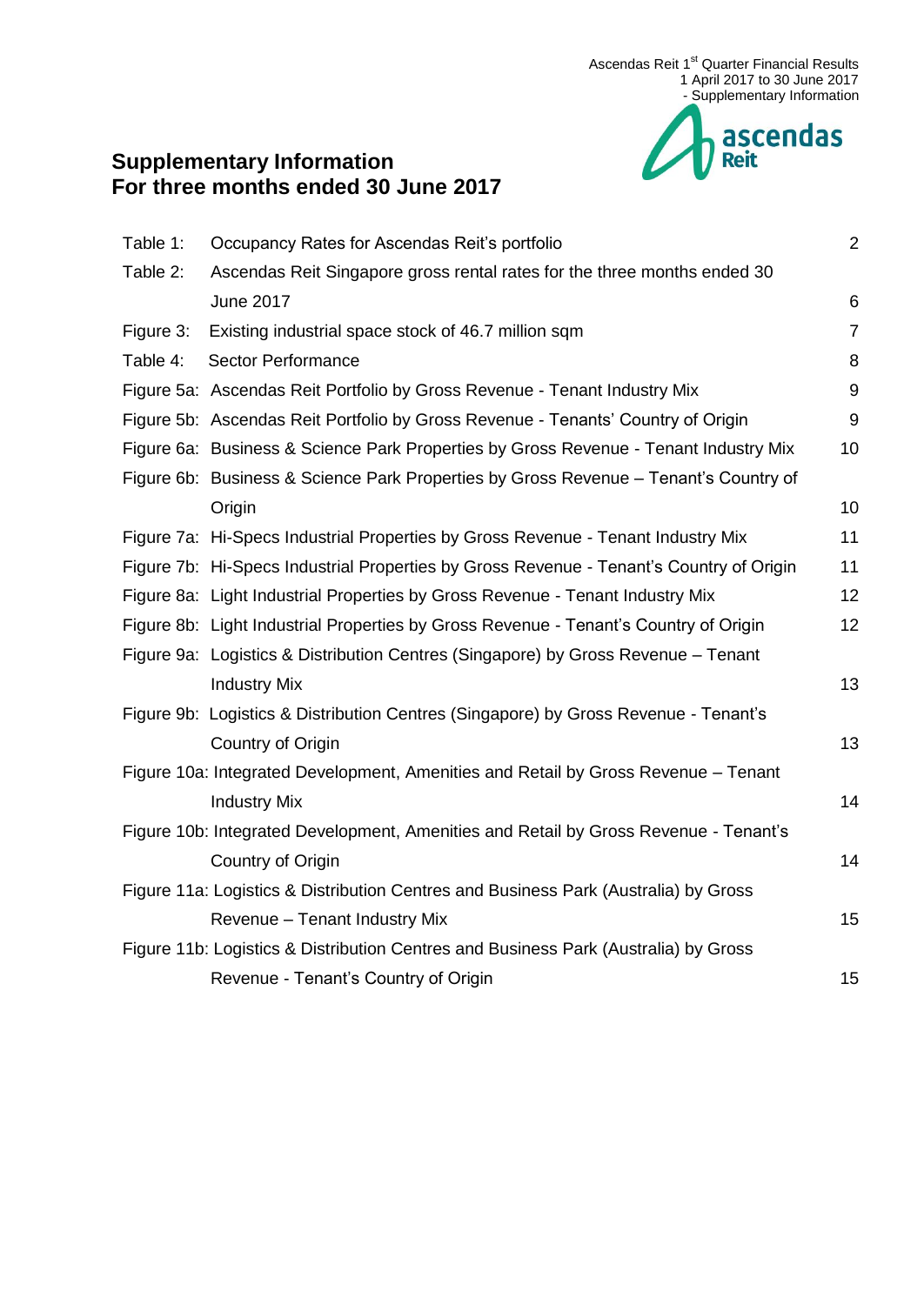

#### <span id="page-1-0"></span>**Table 1: Occupancy Rates for Ascendas Reit's portfolio**

|                |                                             | <b>Occupancy as at</b><br><b>Net Lettable</b> |           |             |           |  |  |  |
|----------------|---------------------------------------------|-----------------------------------------------|-----------|-------------|-----------|--|--|--|
| A              | <b>MULTI-TENANT BUILDINGS</b>               | Area (sqm)                                    | 30-Jun-17 | $31-Mar-17$ | 31-Dec-16 |  |  |  |
|                | <b>Science Parks</b>                        |                                               |           |             |           |  |  |  |
| $\mathbf{1}$   | The Alpha                                   | 20,788                                        | 70.2%     | 69.7%       | 65.6%     |  |  |  |
| $\overline{2}$ | The Aries, Sparkle & Gemini                 | 36,405                                        | 78.7%     | 80.1%       | 81.7%     |  |  |  |
| 3              | The Capricorn                               | 20,531                                        | 60.9%     | 60.9%       | 62.5%     |  |  |  |
| $\overline{4}$ | The Rutherford & Oasis                      | 18,815                                        | 73.1%     | 74.6%       | 79.7%     |  |  |  |
| 5              | Neuros & Immunos                            | 26,035                                        | 99.7%     | 99.7%       | 99.7%     |  |  |  |
| 6              | Cintech I                                   | 10,529                                        | 83.0%     | 78.2%       | 80.4%     |  |  |  |
| $\overline{7}$ | Cintech II                                  | 7,915                                         | 94.4%     | 94.4%       | 94.4%     |  |  |  |
| 8              | Cintech III & IV                            | 18,459                                        | 83.6%     | 93.8%       | 93.8%     |  |  |  |
| 9              | The Galen                                   | 21,829                                        | 62.8%     | 69.9%       | 89.7%     |  |  |  |
| 10             | Nexus @one-north                            | 20,669                                        | 100.0%    | 100.0%      | 95.9%     |  |  |  |
| 11             | The Kendall                                 | 16,870                                        | 94.9%     | 94.9%       | 94.9%     |  |  |  |
| 12             | 12, 14 & 16 Science Park Drive <sup>1</sup> | 78,871                                        | 100.0%    | 100.0%      |           |  |  |  |
|                | <b>Business Parks</b>                       |                                               |           |             |           |  |  |  |
| 13             | <b>Honeywell Building</b>                   | 14,488                                        | 89.7%     | 89.7%       | 89.7%     |  |  |  |
| 14             | Techquest                                   | 6,723                                         | 54.4%     | 55.9%       | 73.3%     |  |  |  |
| 15             | iQuest@IBP                                  | 9,136                                         | 34.5%     | 34.5%       | 46.1%     |  |  |  |
| 16             | Hansapoint@CBP                              | 16,417                                        | 100.0%    | 100.0%      | 100.0%    |  |  |  |
| 17             | <b>Acer Building</b>                        | 22,454                                        | 71.9%     | 71.9%       | 72.4%     |  |  |  |
| 18             | 31 International Business Park              | 49,000                                        | 78.0%     | 78.0%       | 78.0%     |  |  |  |
| 19             | 1, 3 & 5 Changi Business Park<br>Crescent   | 62,948                                        | 97.2%     | 97.8%       | 98.0%     |  |  |  |
| 20             | 13 International Business Park              | 6,986                                         | 39.6%     | 44.8%       | 44.8%     |  |  |  |
| 21             | Nordic European Centre                      | 21,817                                        | 85.4%     | 86.4%       | 85.7%     |  |  |  |
| 22             | <b>AkzoNobel House</b>                      | 15,037                                        | 93.6%     | 93.6%       | 93.6%     |  |  |  |
| 23             | 1 Changi Business Park Avenue 1             | 8,922                                         | 68.2%     | 65.6%       | 65.6%     |  |  |  |
| 24             | ONE@Changi City                             | 61,218                                        | 97.8%     | 97.8%       | 97.8%     |  |  |  |
|                | <b>Light Industrial</b>                     |                                               |           |             |           |  |  |  |
| 25             | Techplace I                                 | 59,531                                        | 93.2%     | 95.7%       | 95.8%     |  |  |  |
| 26             | Techplace II                                | 83,200                                        | 81.3%     | 80.0%       | 80.3%     |  |  |  |
| 27             | 27 Ubi Road 4                               | 7,215                                         | 72.7%     | 91.2%       | 91.2%     |  |  |  |
| 28             | Tampines Biz-Hub                            | 14,458                                        | 59.1%     | 72.5%       | 74.9%     |  |  |  |
| 29             | Ubi Biz-Hub                                 | 10,697                                        | 96.3%     | 96.3%       | 96.3%     |  |  |  |
| 30             | 84 Genting Lane                             | 9,737                                         | 90.1%     | 90.1%       | 88.7%     |  |  |  |
| 31             | 5 Tai Seng Drive                            | 11,273                                        | 88.2%     | 88.2%       | 71.1%     |  |  |  |
| 32             | 3 Tai Seng Drive                            | 11,845                                        | 91.8%     | 91.8%       | 100.0%    |  |  |  |
| 33             | 53 Serangoon North Avenue 4                 | 7,763                                         | 60.8%     | 59.4%       | 81.7%     |  |  |  |
| 34             | FoodAxis @ Senoko                           | 44,439                                        | 100.0%    | 100.0%      | 100.0%    |  |  |  |
| 35             | 25 Ubi Road 4                               | 6,151                                         | 95.3%     | 92.9%       | 92.9%     |  |  |  |
| 36             | 41 Changi South Avenue 2                    | 6,154                                         | 21.8%     | 50.6%       | 50.6%     |  |  |  |
| 37             | 37A Tampines Street 92                      | 9,716                                         | 92.1%     | 92.1%       | 100.0%    |  |  |  |
| 38             | 18 Woodlands Loop                           | 16,056                                        | 100.0%    | 100.0%      | 100.0%    |  |  |  |
| 39             | 52 Serangoon North Avenue 4                 | 11,047                                        | 100.0%    | 93.9%       | 80.0%     |  |  |  |

 1 12, 14 & 16 Science Park Drive was acquired on 16 February 2017.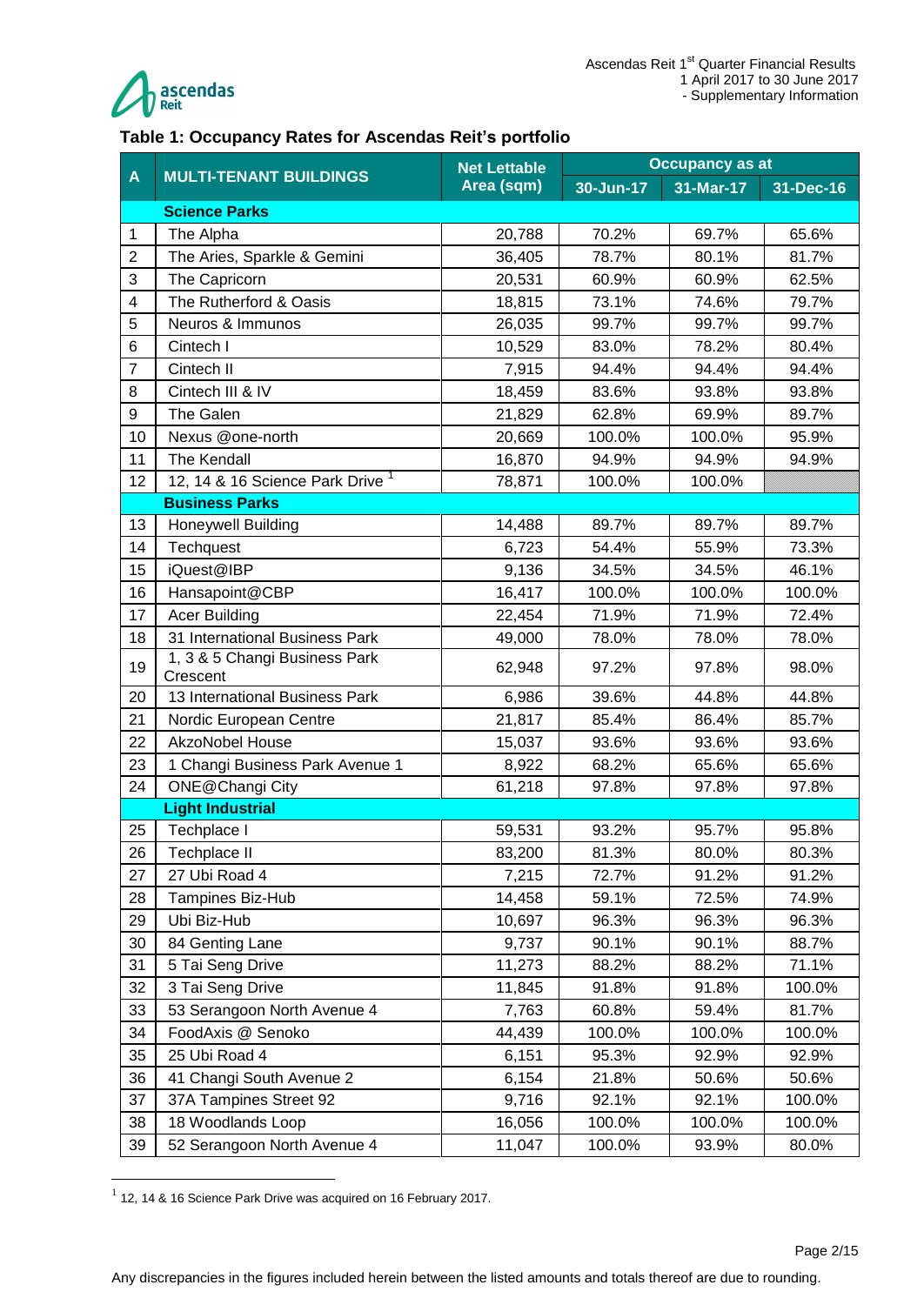ascendas

| v  | <b>TOTA</b>                                                                  |         |        |        |        |  |  |  |
|----|------------------------------------------------------------------------------|---------|--------|--------|--------|--|--|--|
| 40 | 2 Senoko South Road                                                          | 17,840  | 72.9%  | 64.0%  | 43.0%  |  |  |  |
| 41 | <b>SB Building</b>                                                           | 11,895  | 100.0% | 100.0% | 100.0% |  |  |  |
| 42 | 35 Tampines Street 92 (formerly<br>Volex Building) $^2$                      | 8,060   | 71.0%  | 71.0%  | 71.0%  |  |  |  |
| 43 | 10 Woodlands Link (formerly NNB<br>Building) <sup>3</sup>                    | 11,537  | 0.0%   | 0.0%   | 0.0%   |  |  |  |
|    | <b>Hi-Specs Industrial</b>                                                   |         |        |        |        |  |  |  |
| 44 | <b>Techlink</b>                                                              | 36,331  | 73.5%  | 75.5%  | 74.9%  |  |  |  |
| 45 | <b>Siemens Centre</b>                                                        | 27,781  | 98.1%  | 97.0%  | 97.0%  |  |  |  |
| 46 | Techpoint                                                                    | 41,278  | 85.6%  | 88.5%  | 88.0%  |  |  |  |
| 47 | <b>KA Centre</b>                                                             | 13,555  | 84.4%  | 87.0%  | 90.1%  |  |  |  |
| 48 | <b>KA Place</b>                                                              | 6,652   | 79.5%  | 83.6%  | 83.6%  |  |  |  |
| 49 | Pacific Tech Centre                                                          | 19,627  | 68.7%  | 68.7%  | 68.7%  |  |  |  |
| 50 | <b>Techview</b>                                                              | 37,645  | 74.8%  | 74.8%  | 75.8%  |  |  |  |
| 51 | 1 Jalan Kilang                                                               | 6,075   | 100.0% | 100.0% | 100.0% |  |  |  |
| 52 | <b>Corporation Place</b>                                                     | 55,711  | 65.0%  | 62.4%  | 60.8%  |  |  |  |
| 53 | Telepark                                                                     | 24,596  | 100.0% | 99.8%  | 99.8%  |  |  |  |
| 54 | 31 Ubi Road 1                                                                | 12,987  | 71.1%  | 71.1%  | 71.1%  |  |  |  |
| 55 | <b>Hyflux Innovation Centre</b>                                              | 35,190  | 93.6%  | 93.6%  | 93.2%  |  |  |  |
| 56 | 10 Toh Guan Road <sup>4</sup>                                                | 39,955  | 67.2%  | 67.2%  | 67.2%  |  |  |  |
|    | <b>Logistics &amp; Distribution Centre Singapore</b>                         |         |        |        |        |  |  |  |
| 57 | LogisTech                                                                    | 30,144  | 79.3%  | 77.2%  | 77.2%  |  |  |  |
| 58 | <b>Changi Logistics Centre</b>                                               | 39,460  | 69.6%  | 69.6%  | 71.4%  |  |  |  |
| 59 | 4 Changi South Lane (formerly Nan<br>Wah Building)                           | 15,306  | 92.5%  | 89.4%  | 84.8%  |  |  |  |
| 60 | Xilin Districentre Building A&B                                              | 20,788  | 100.0% | 100.0% | 100.0% |  |  |  |
| 61 | Xilin Districentre Building D                                                | 15,966  | 73.0%  | 73.0%  | 73.0%  |  |  |  |
| 62 | Logis Hub @ Clementi                                                         | 23,071  | 90.4%  | 90.4%  | 89.2%  |  |  |  |
| 63 | 1 Changi South Lane                                                          | 23,528  | 96.8%  | 96.8%  | 96.8%  |  |  |  |
| 64 | Pioneer Hub                                                                  | 80,533  | 99.3%  | 94.0%  | 88.2%  |  |  |  |
| 65 | Xilin Districentre Building C                                                | 13,035  | 92.0%  | 92.0%  | 92.0%  |  |  |  |
| 66 | 9 Changi South Street 3                                                      | 24,028  | 81.7%  | 81.7%  | 79.4%  |  |  |  |
| 67 | 5 Toh Guan Road East                                                         | 23,607  | 97.3%  | 97.3%  | 97.3%  |  |  |  |
| 68 | 30 Old Toh Tuck Road                                                         | 14,103  | 75.9%  | 75.1%  | 67.0%  |  |  |  |
| 69 | 40 Penjuru Lane                                                              | 153,125 | 95.1%  | 91.2%  | 84.0%  |  |  |  |
| 70 | 71 Alps Avenue                                                               | 11,053  | 66.3%  | 53.2%  | 53.2%  |  |  |  |
| 71 | 20 Tuas Avenue 1 <sup>5</sup>                                                |         | 0.0%   | 0.0%   | 0.0%   |  |  |  |
| 72 | 21 Changi South Avenue 2 (formerly<br>Sim Siang Choon Building) <sup>6</sup> | 3,300   | 100.0% | 0.0%   | 100.0% |  |  |  |
|    | <b>Integrated Development, Amenities &amp; Retail</b>                        |         |        |        |        |  |  |  |
| 73 | Aperia                                                                       | 68,735  | 93.2%  | 93.5%  | 94.1%  |  |  |  |
|    | <b>Logistics &amp; Distribution Centres Australia</b>                        |         |        |        |        |  |  |  |
| 74 | 1A & 1B Raffles Glade                                                        | 21,694  | 100.0% | 100.0% | 100.0% |  |  |  |
| 75 | 1-15 Kellet Close                                                            | 23,267  | 100.0% | 100.0% | 100.0% |  |  |  |
| 76 | 484 - 490 Great Western Highway                                              | 13,304  | 100.0% | 100.0% | 100.0% |  |  |  |

 2 35 Tampines Street 92 was converted from a single-tenant building (STB) to multi-tenant building (MTB) in Dec 2016.

 $^3$  10 Woodlands link was converted from STB to MTB in Dec 2016.<br><sup>4</sup> 10 Toh Guan Road was re-classed from Logistics to Hi-specs industrial cluster.

<sup>&</sup>lt;sup>5</sup> 20 Tuas Avenue 1 was de-commissioned for re-development.

<sup>&</sup>lt;sup>6</sup> 21 Changi South Avenue 2 was converted STB to MTB in Mar 2017. 7,200 sqm of space was decommissioned due to asset enhancement works.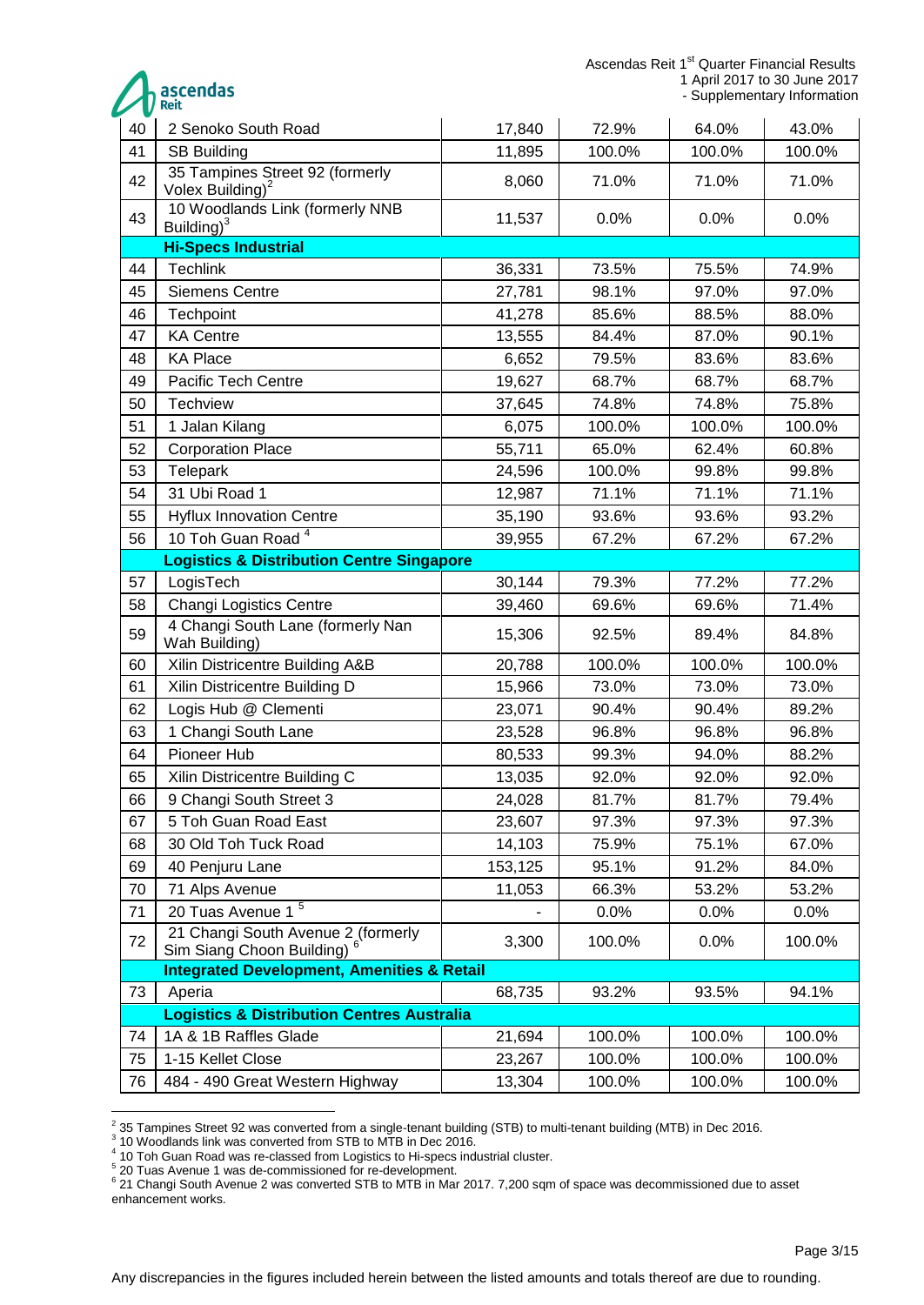Ascendas Reit 1<sup>st</sup> Quarter Financial Results 1 April 2017 to 30 June 2017 - Supplementary Information



| 77 | 494 - 500 Great Western Highway                                       | 25,255    | 100.0% | 58.5%  | 91.3%  |  |  |
|----|-----------------------------------------------------------------------|-----------|--------|--------|--------|--|--|
| 78 | 162 Australis Drive                                                   | 23,252    | 96.4%  | 96.4%  | 96.4%  |  |  |
| 79 | 62 Stradbroke Street                                                  | 24,811    | 100.0% | 41.7%  | 41.7%  |  |  |
| 80 | 6 - 20 Clunies Ross Street                                            | 38,579    | 100.0% | 100.0% | 100.0% |  |  |
| 81 | 52 Fox Drive, Dandenong South<br>(formerly Stage 4 Power Park Estate) | 18.007    | 100.0% |        |        |  |  |
|    | <b>Business Park Australia</b>                                        |           |        |        |        |  |  |
| 82 | 197 - 201 Coward Street                                               | 22.628    | 98.7%  | 100.0% | 100.0% |  |  |
|    | <b>Sub-total for Multi-tenant Buildings</b>                           | 2,079,437 | 87.0%  | 85.0%  | 84.7%  |  |  |

| В.  | <b>SINGLE-TENANT BUILDINGS</b>                                          | <b>Net Lettable</b> | <b>Occupancy as at</b> |             |           |  |  |
|-----|-------------------------------------------------------------------------|---------------------|------------------------|-------------|-----------|--|--|
|     |                                                                         | Area (sqm)          | 30-Jun-17              | $31-Mar-17$ | 31-Dec-16 |  |  |
|     | <b>Science Parks</b>                                                    |                     |                        |             |           |  |  |
| 83  | TÜV SÜD PSB Building (formerly PSB<br>Science Park Building)            | 21,343              | 100.0%                 | 100.0%      | 100.0%    |  |  |
|     | <b>Business Parks</b>                                                   |                     |                        |             |           |  |  |
| 84  | <b>DBS Asia Hub</b>                                                     | 38,172              | 100.0%                 | 100.0%      | 100.0%    |  |  |
|     | <b>Light Industrial</b>                                                 |                     |                        |             |           |  |  |
| 85  | <b>Osim Headquarters</b>                                                | 15,068              | 100.0%                 | 100.0%      | 100.0%    |  |  |
| 86  | <b>Hyflux Building</b>                                                  | 16,980              | 100.0%                 | 100.0%      | 100.0%    |  |  |
| 87  | Hoya Building                                                           | 6,282               | 100.0%                 | 100.0%      | 100.0%    |  |  |
| 88  | <b>Hamilton Sundstrand Building</b>                                     | 16,744              | 100.0%                 | 100.0%      | 100.0%    |  |  |
| 89  | Thales Building (1 & II)                                                | 7,772               | 100.0%                 | 100.0%      | 100.0%    |  |  |
| 90  | 11 Woodlands Terrace                                                    | 2,219               | 100.0%                 | 100.0%      | 100.0%    |  |  |
| 91  | 9 Woodlands Terrace                                                     | 2,341               | 100.0%                 | 100.0%      | 100.0%    |  |  |
| 92  | 8 Loyang Way 1                                                          | 13,725              | 100.0%                 | 100.0%      | 100.0%    |  |  |
| 93  | 31 Joo Koon Circle                                                      | 15,421              | 100.0%                 | 100.0%      | 100.0%    |  |  |
| 94  | 247 Alexandra Road                                                      | 12,803              | 100.0%                 | 100.0%      | 100.0%    |  |  |
| 95  | 12 Woodlands Loop                                                       | 16,077              | 100.0%                 | 100.0%      | 100.0%    |  |  |
|     | <b>Hi-Specs Industrial (Data Centres)</b>                               |                     |                        |             |           |  |  |
| 96  | Kim Chuan Telecommunications<br>Complex                                 | 25,129              | 100.0%                 | 100.0%      | 100.0%    |  |  |
| 97  | 38A Kim Chuan Road                                                      | 32,885              | 100.0%                 | 100.0%      | 100.0%    |  |  |
|     | <b>Hi-Specs Industrial</b>                                              |                     |                        |             |           |  |  |
| 98  | Infineon Building                                                       | 27,278              | 100.0%                 | 100.0%      | 100.0%    |  |  |
| 99  | Wisma Gulab                                                             | 11,821              | 100.0%                 | 100.0%      | 100.0%    |  |  |
| 100 | 138 Depot Road                                                          | 26,485              | 100.0%                 | 100.0%      | 100.0%    |  |  |
| 101 | 2 Changi South Lane                                                     | 20,939              | 100.0%                 | 100.0%      | 100.0%    |  |  |
| 102 | <b>CGG Veritas Hub</b>                                                  | 8,671               | 100.0%                 | 100.0%      | 100.0%    |  |  |
| 103 | 30 Tampines Industrial Avenue 3                                         | 9,593               | 100.0%                 | 100.0%      | 100.0%    |  |  |
| 104 | 50 Kallang Avenue <sup>7</sup>                                          | 18,970              | 100.0%                 | 0.0%        | 0.0%      |  |  |
|     | <b>Logistics &amp; Distribution Centres Singapore</b>                   |                     |                        |             |           |  |  |
| 105 | 21 Jalan Buroh                                                          | 48,167              | 100.0%                 | 100.0%      | 100.0%    |  |  |
| 106 | 20 Tuas Avenue 6 (formerly<br>MacDermid Building)                       | 5,085               | 100.0%                 | 100.0%      | 100.0%    |  |  |
| 107 | 19 & 21 Pandan Avenue (formerly<br>Senkee Logistics Hub (Phase I & II)) | 71,749              | 100.0%                 | 100.0%      | 100.0%    |  |  |

 7 50 Kallang Avenue, which was redeveloped, was handed over and fully leased to a multi-national company in June 2017.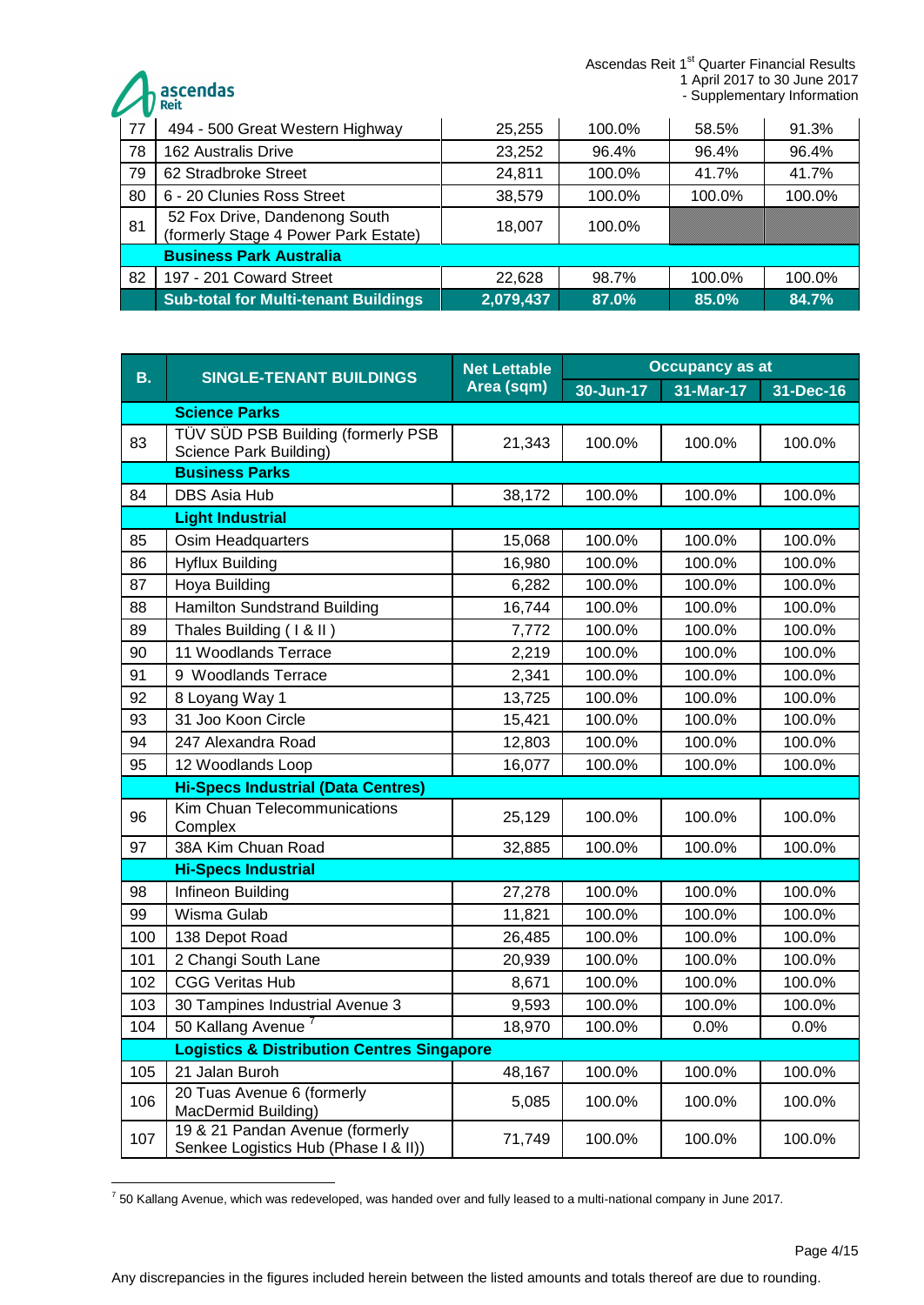$\bigcirc$  ascendas

| 108 | 11 Changi North Way (formerly Serial<br>I-Tech Building) | 9,494     | 100.0% | 100.0% | 100.0% |
|-----|----------------------------------------------------------|-----------|--------|--------|--------|
| 109 | 15 Changi North Way                                      | 28,974    | 100.0% | 100.0% | 100.0% |
| 110 | 90 Alps Avenue                                           | 26,277    | 100.0% | 100.0% | 100.0% |
|     | <b>Integrated Development, Amenities &amp; Retail</b>    |           |        |        |        |
| 111 | <b>Courts Megastore</b>                                  | 28,410    | 100.0% | 100.0% | 100.0% |
| 112 | <b>Giant Hypermart</b>                                   | 42,178    | 100.0% | 100.0% | 100.0% |
|     | <b>Logistics &amp; Distribution Centres Australia</b>    |           |        |        |        |
| 113 | 7 Grevillea Street                                       | 51,709    | 100.0% | 100.0% | 100.0% |
| 114 | 1 Distribution Place, Seven Hills                        | 13,555    | 100.0% | 100.0% | 100.0% |
| 115 | 5 Eucalyptus Place                                       | 8,284     | 100.0% | 100.0% | 100.0% |
| 116 | Lot 4 Honeycomb Drive                                    | 19,918    | 100.0% | 100.0% | 100.0% |
| 117 | 94 Lenore Drive                                          | 21,143    | 100.0% | 100.0% | 100.0% |
| 118 | 2-56 Australand Drive                                    | 41,318    | 100.0% | 100.0% | 100.0% |
| 119 | 62 Sandstone Place                                       | 9,260     | 100.0% | 100.0% | 100.0% |
| 120 | 92 Sandstone Place                                       | 13,738    | 100.0% | 100.0% | 100.0% |
| 121 | 99 Radius Drive                                          | 14,543    | 100.0% | 100.0% | 100.0% |
| 122 | 77 Logistics Place                                       | 14,296    | 100.0% | 100.0% | 100.0% |
| 123 | 82 Noosa Street                                          | 38,000    | 100.0% | 100.0% | 100.0% |
| 124 | 2-16 Aylesbury Drive                                     | 17,513    | 100.0% | 100.0% | 100.0% |
| 125 | 35-61 South Park Drive                                   | 32,167    | 100.0% | 100.0% | 100.0% |
| 126 | 81 - 89 Drake Boulevard                                  | 14,099    | 100.0% | 100.0% | 100.0% |
| 127 | 9 Andretti Court                                         | 24,140    | 100.0% | 100.0% | 100.0% |
| 128 | 14 - 28 Ordish Road                                      | 28,189    | 100.0% | 100.0% | 100.0% |
| 129 | 31 Permas Way                                            | 44,540    | 100.0% | 100.0% | 100.0% |
| 130 | 676 - 698 Kororoit Creek Road                            | 44,036    | 100.0% | 100.0% | 100.0% |
| 131 | 700 - 718 Kororoit Creek Road                            | 28,020    | 100.0% | 100.0% | 100.0% |
| 132 | 35 Baile Road                                            | 20,895    | 100.0% | 100.0% | 100.0% |
|     | <b>Sub-total for Single-tenant</b><br><b>Buildings</b>   | 1,124,860 | 100.0% | 100.0% | 100.0% |
|     | <b>Portfolio Total</b>                                   | 3,204,297 | 91.6%  | 90.2%  | 90.2%  |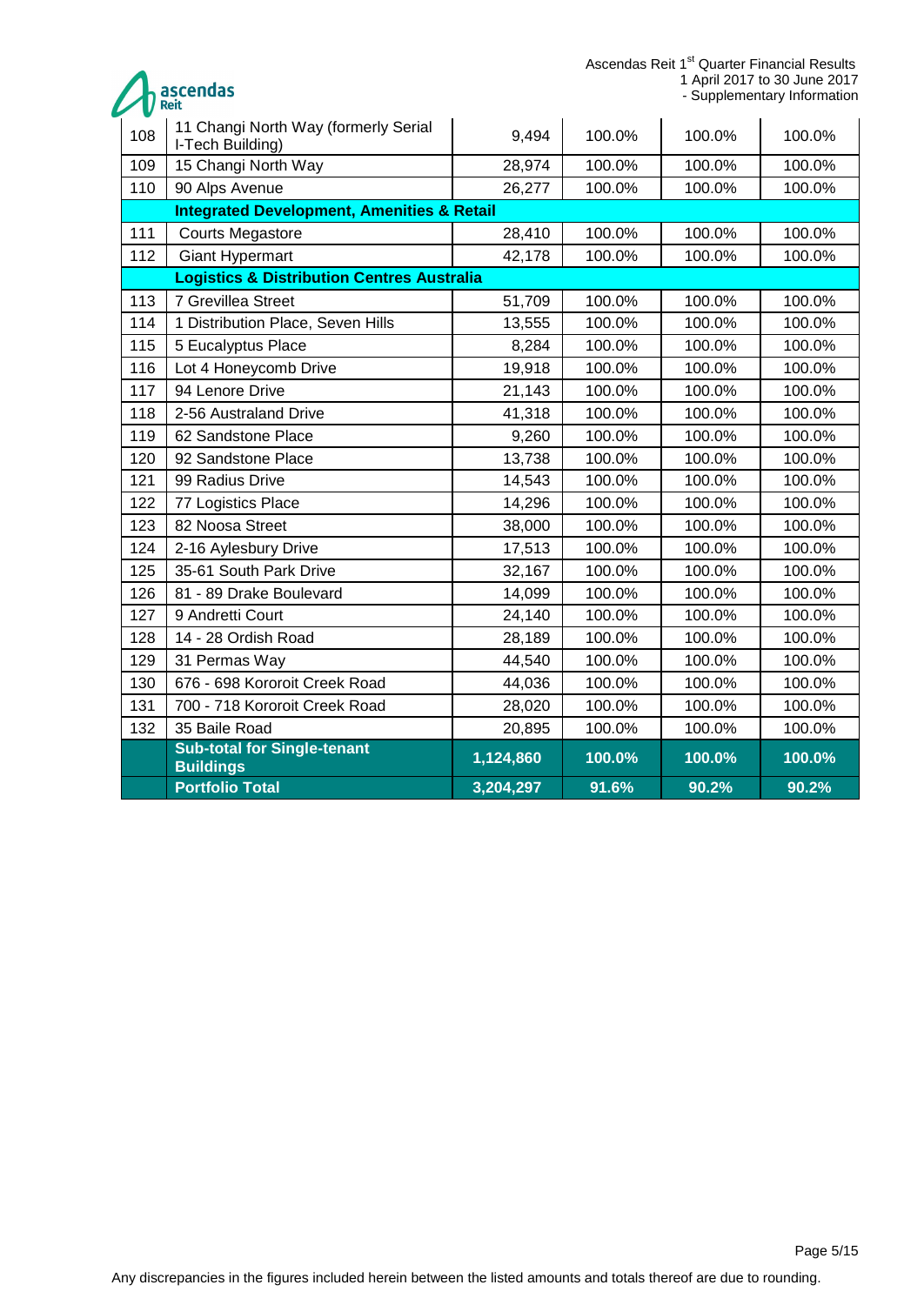

#### <span id="page-5-0"></span>**Table 2: Ascendas Reit Singapore gross rental rates for the three months ended 30 June 2017**

| <b>Gross Rental Rates (S\$ psf per month)</b>  |                 |                                    |               |                 |  |  |
|------------------------------------------------|-----------------|------------------------------------|---------------|-----------------|--|--|
|                                                | Market $(1)$    |                                    |               |                 |  |  |
| <b>Sector</b>                                  | Range           | Weighted<br>Average <sup>(2)</sup> | <b>Median</b> | (psf per month) |  |  |
| Business &<br>Science Park<br>(Rest of island) | $$3.50 - $5.53$ | \$3.95                             | \$3.91        | \$3.70          |  |  |
| Business &<br>Science Park (City<br>fringe)    | \$4.87          | \$4.87                             | \$4.87        | \$5.50          |  |  |
| Hi-Specs industrial                            | $$2.15 - $4.66$ | \$3.04                             | \$2.89        | \$3.15          |  |  |
| Light Industrial &<br><b>Flatted Factories</b> | $$0.85 - $2.56$ | \$1.60                             | \$1.65        | $$1.65^{(3)}$   |  |  |
| Logistics &<br><b>Distribution</b><br>Centres  | $$1.00 - $1.70$ | \$1.33                             | \$1.58        | $$1.63^{(4)}$   |  |  |

Notes:

- (1) Source: JTC, CBRE data
- (2) Ascendas Reit's rates are based on the weighted average of gross rental rates for new leases, expansions and renewals
- (3) S\$1.65 psf per month for ground floor space. S\$1.31 psf per month achieved for upper floor space
- (4) S\$1.63 psf per month for ground floor space. S\$1.26 psf per month achieved for upper floor space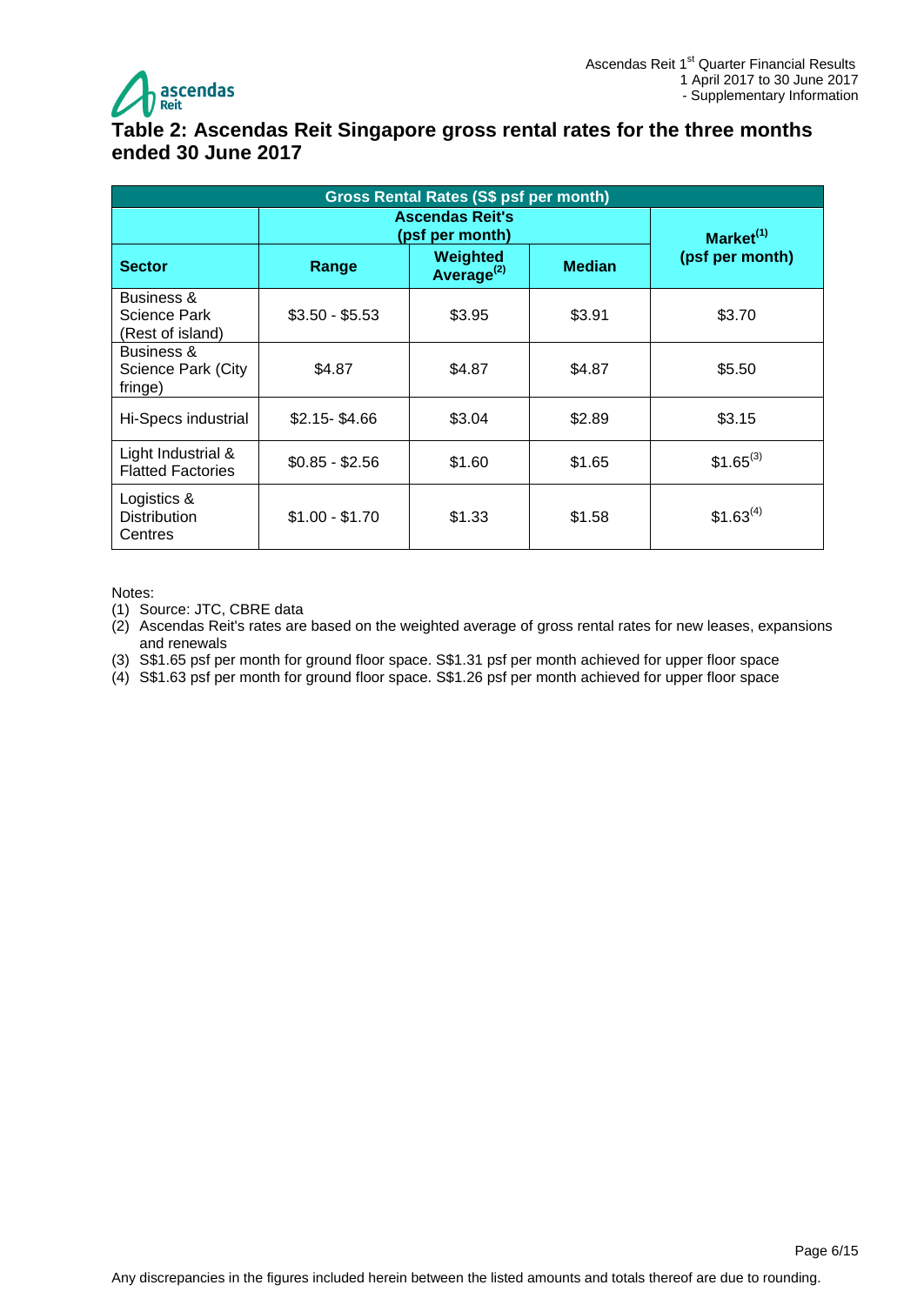

## <span id="page-6-0"></span>**Figure 3: Existing industrial space stock of 46.7 million sqm**



Source: JTC, Ascendas Reit research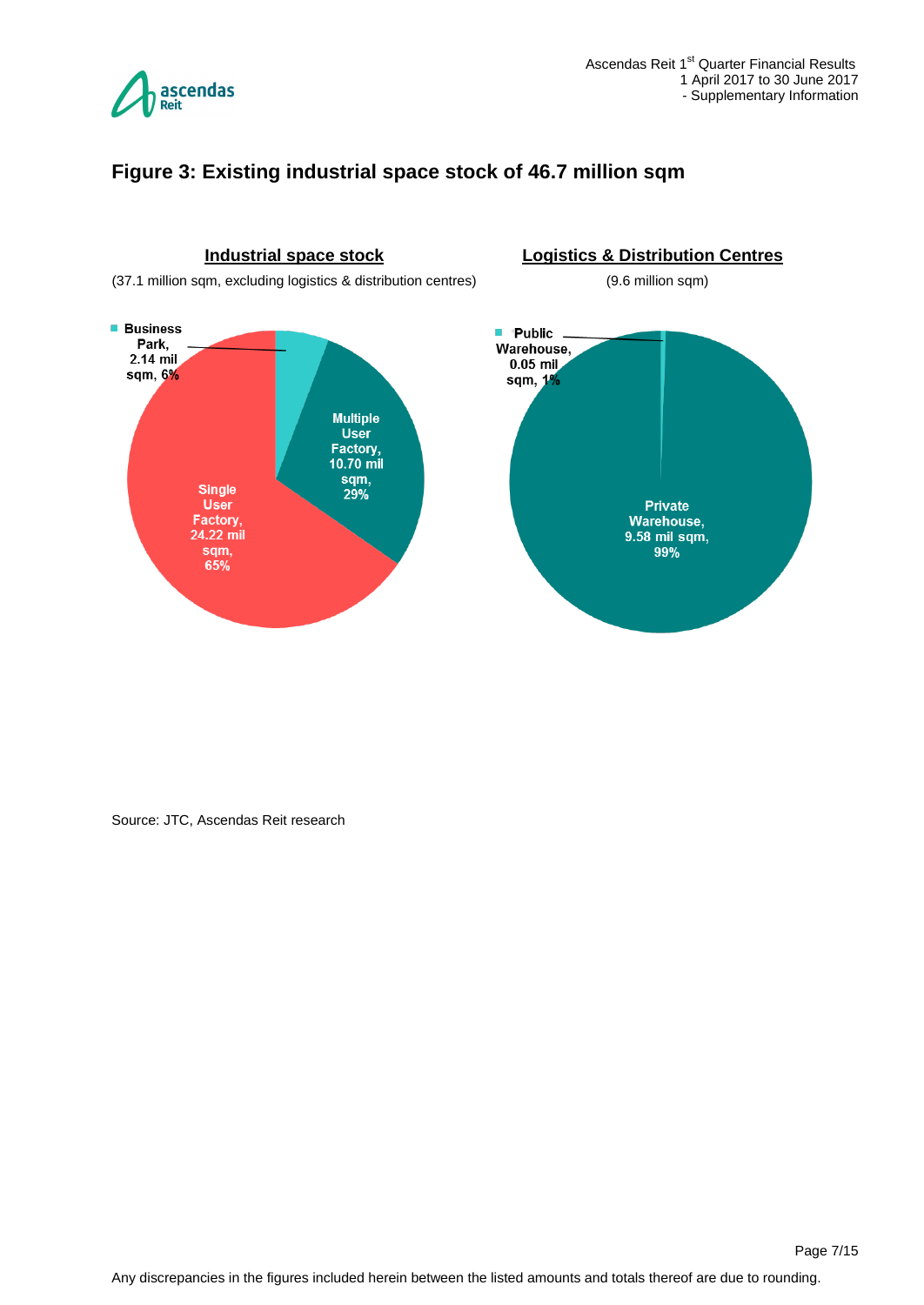

## <span id="page-7-0"></span>**Table 4: Sector Performance**

Net Property Income for 3 months ended 30 June 2017 and 30 June 2016

|                                               |              | Group <sup>(1)</sup> |               |          |          |
|-----------------------------------------------|--------------|----------------------|---------------|----------|----------|
|                                               |              | <b>Actual</b>        | <b>Actual</b> |          |          |
|                                               |              | 1Q FY1718            | 1Q FY1617     | Variance | Variance |
|                                               |              | S\$'000              | S\$'000       | S\$'000  | %        |
| <b>SINGAPORE</b>                              | <b>Notes</b> |                      |               |          |          |
| <b>Gross Revenue</b>                          |              |                      |               |          |          |
| <b>Business Park</b>                          | (2)          | 74,350               | 68,790        | 5,560    | 8.1%     |
| Hi-Specs Industrial                           |              | 47,441               | 48,016        | (575)    | $-1.2%$  |
| Light Industrial                              | (3)          | 22,812               | 23,477        | (665)    | $-2.8%$  |
| Logistics                                     |              | 27,987               | 27,932        | 55       | 0.2%     |
| Integrated Development, Amenitites and Retail |              | 15,436               | 15,120        | 316      | 2.1%     |
|                                               |              | 188,026              | 183,335       | 4,691    | 2.6%     |
|                                               |              |                      |               |          |          |
| <b>Property Expenses</b>                      |              |                      |               |          |          |
| <b>Business Park</b>                          | (2)          | (22,089)             | (21, 722)     | (367)    | $-1.7%$  |
| Hi-Specs Industrial                           |              | (12, 269)            | (13,201)      | 932      | 7.1%     |
| Light Industrial                              | (3)          | (6, 817)             | (6, 451)      | (366)    | $-5.7%$  |
| Logistics                                     |              | (8, 546)             | (8,408)       | (138)    | $-1.6%$  |
| Integrated Development, Amenitites and Retail | (4)          | (5,855)              | (3, 456)      | (2,399)  | $-69.4%$ |
|                                               |              | (55, 576)            | (53, 238)     | (2, 338) | $-4.4%$  |
| <b>Net Property Income</b>                    |              |                      |               |          |          |
| <b>Business Park</b>                          | (2)          | 52,261               | 47,068        | 5,193    | 11.0%    |
| Hi-Specs Industrial                           |              | 35,172               | 34,815        | 357      | 1.0%     |
| Light Industrial                              | (3)          | 15,995               | 17,026        | (1,031)  | $-6.1%$  |
| Logistics                                     |              | 19,441               | 19,524        | (83)     | $-0.4%$  |
| Integrated Development, Amenitites and Retail | (4)          | 9,581                | 11,664        | (2,083)  | $-17.9%$ |
|                                               |              | 132,450              | 130,097       | 2,353    | 1.8%     |
|                                               |              |                      |               |          |          |
| <b>CHINA</b>                                  |              |                      |               |          |          |
| Gross Revenue                                 |              |                      | 4,960         | (4,960)  | N.M.     |
| <b>Property Expenses</b>                      |              |                      | (1, 222)      | 1,222    | N.M.     |
| <b>Net Property Income</b>                    | (5)          |                      | 3,738         | (3,738)  | N.M.     |
| <b>AUSTRALIA</b>                              |              |                      |               |          |          |
| Gross Revenue                                 |              | 25,233               | 19,293        | 5,940    | 30.8%    |
| <b>Property Expenses</b>                      |              | (4, 319)             | (3,648)       | (671)    | 18.4%    |
| <b>Net Property Income</b>                    | (6)          | 20,914               | 15,645        | 5,269    | 33.7%    |
|                                               |              |                      |               |          |          |
| <b>Total Net Property Income</b>              |              | 153,364              | 149,480       | 3,984    | 2.6%     |

<sup>1</sup>The Group had 132 properties and 131 properties as at 30 June 2017 and 30 June 2016 respectively. Since June 2016, the Group completed (i) the divestment of Ascendas Z-Link in July 2016, (ii) the acquisition of 197-201 Coward Street in September 2016, (iii) the divestment of A-REIT City @Jinqiao in November 2016, (iv) the acquisition of 12, 14 and 16 Science Park Drive ("DNV/DSO") in February 2017 and (iv) the acquisition of 52 Fox Drive, Dandenong South in April 2017.

 $2^2$  Higher gross revenue mainly due to contribution from the DNV/DSO which was acquired in February 2017.

- 3 Lower net property income mainly due to non-renewals, and higher utilities and M&C expenses at several properties.
- <sup>4</sup> Higher expenses and lower net property income mainly due to an increase in discretionary expenses.
- 5 The Group had divested its China Portfolio in FY1617.
- <sup>6</sup> Higher net property income mainly due to contribution from 197-201 Coward Street and 52 Fox Drive, Dandenong South which were acquired in September 2016 and April 2017 respectively.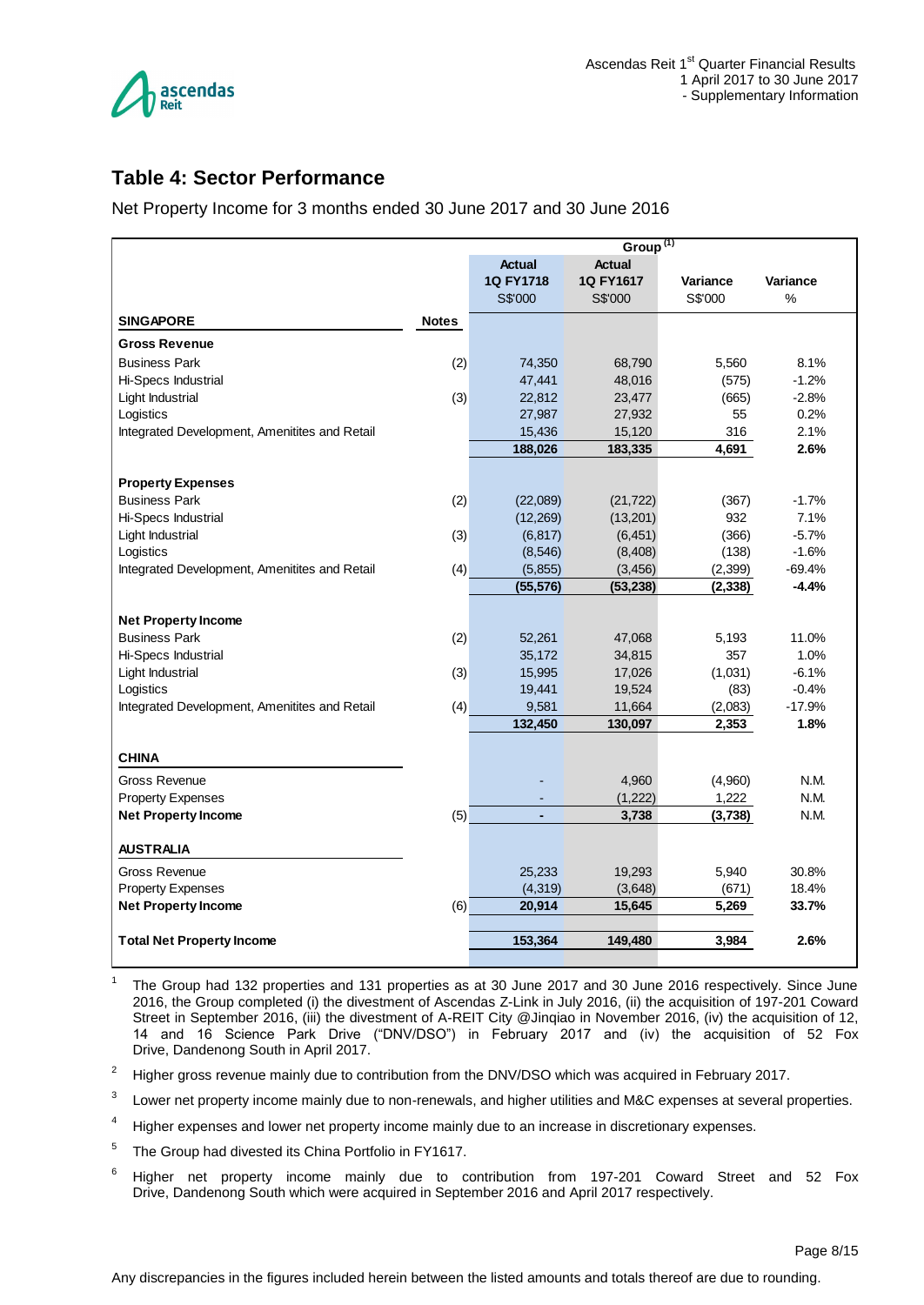

# <span id="page-8-0"></span>**Figure 5a: Ascendas Reit Portfolio by Gross Revenue - Tenant Industry Mix**



## <span id="page-8-1"></span>**Figure 5b: Ascendas Reit Portfolio by Gross Revenue - Tenants' Country of Origin**

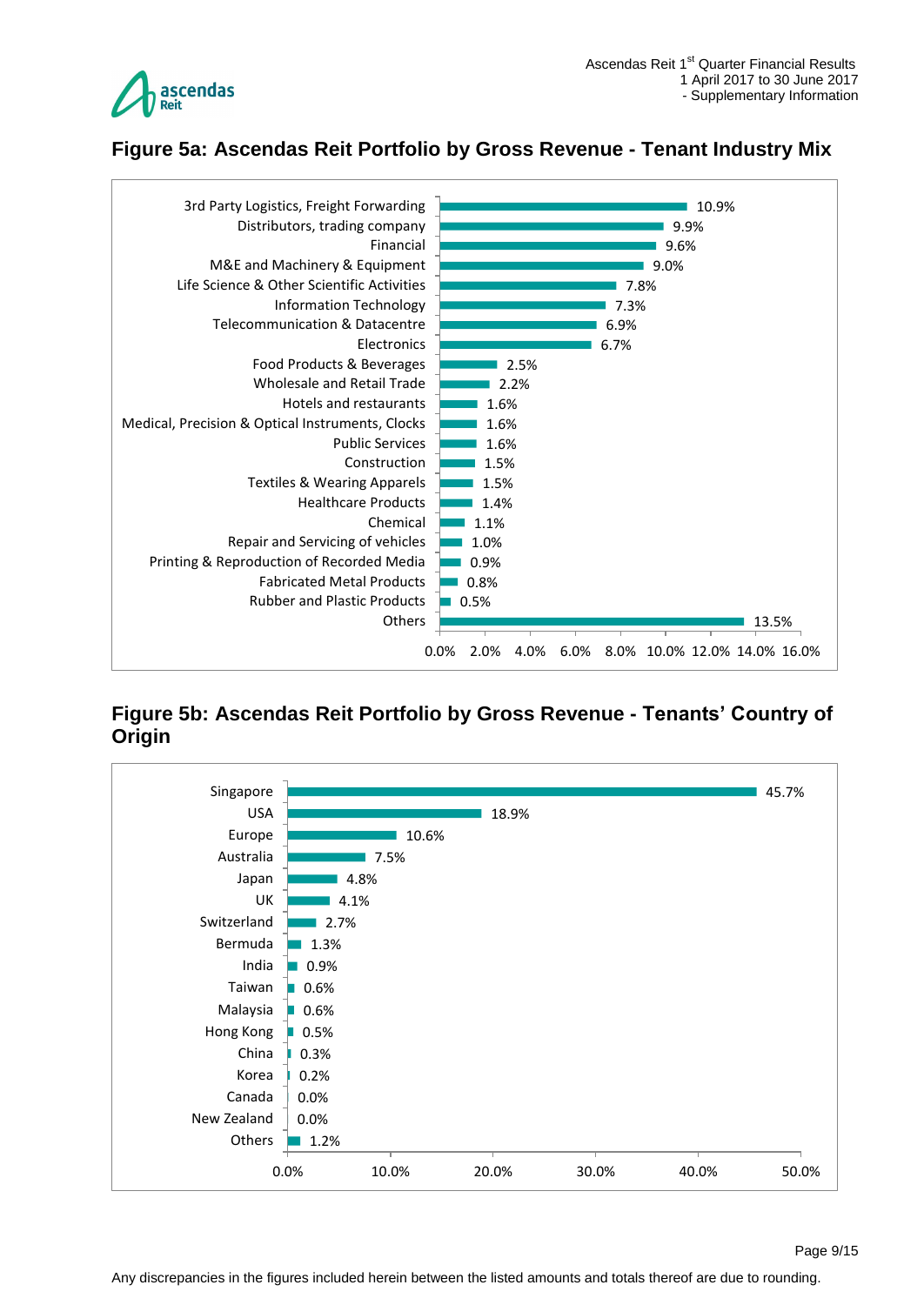

## <span id="page-9-0"></span>**Figure 6a: Business & Science Park Properties by Gross Revenue - Tenant Industry Mix**



<span id="page-9-1"></span>**Figure 6b: Business & Science Park Properties by Gross Revenue – Tenant's Country of Origin**

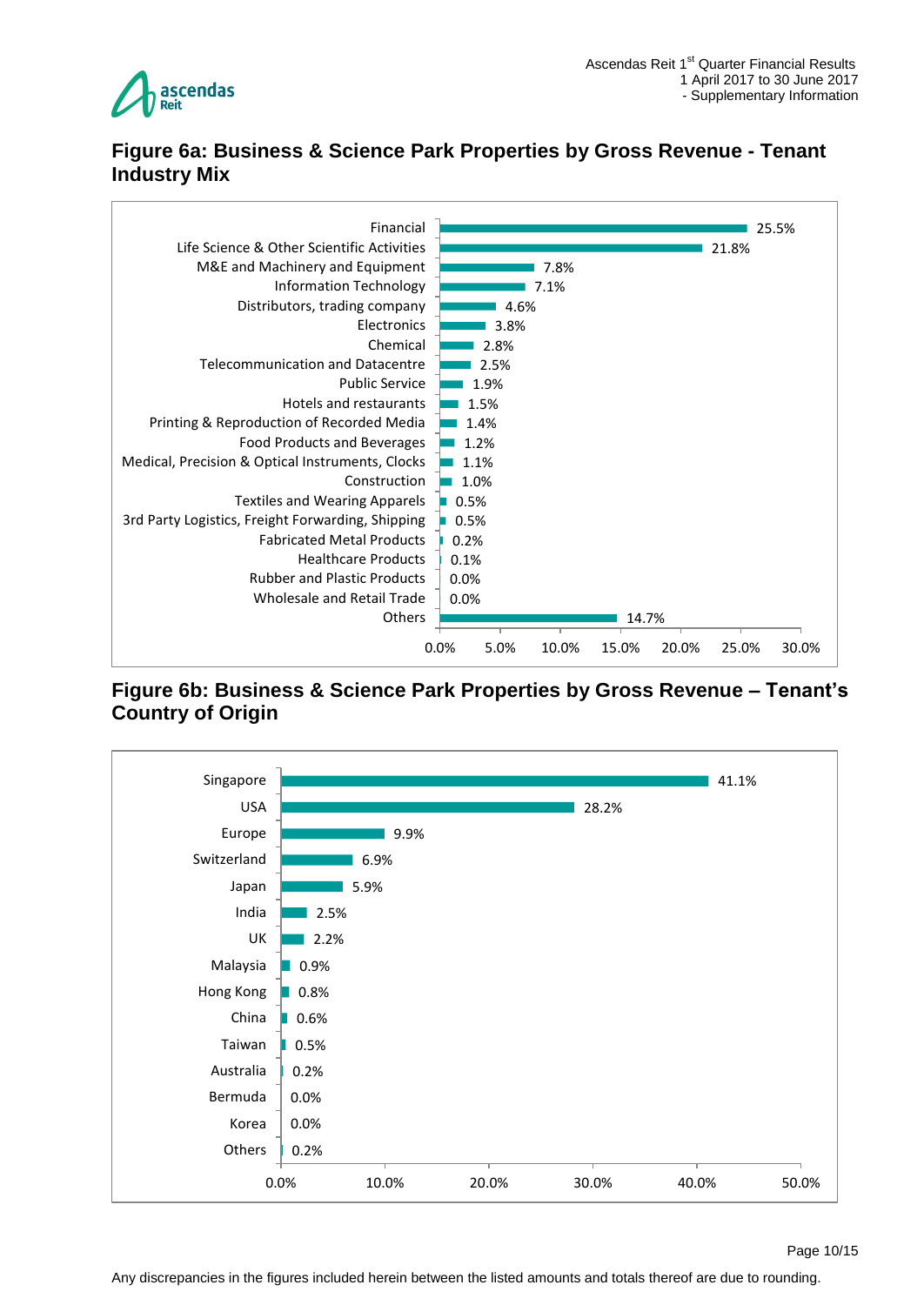

## <span id="page-10-0"></span>**Figure 7a: Hi-Specs Industrial Properties by Gross Revenue - Tenant Industry Mix**



#### <span id="page-10-1"></span>**Figure 7b: Hi-Specs Industrial Properties by Gross Revenue - Tenant's Country of Origin**

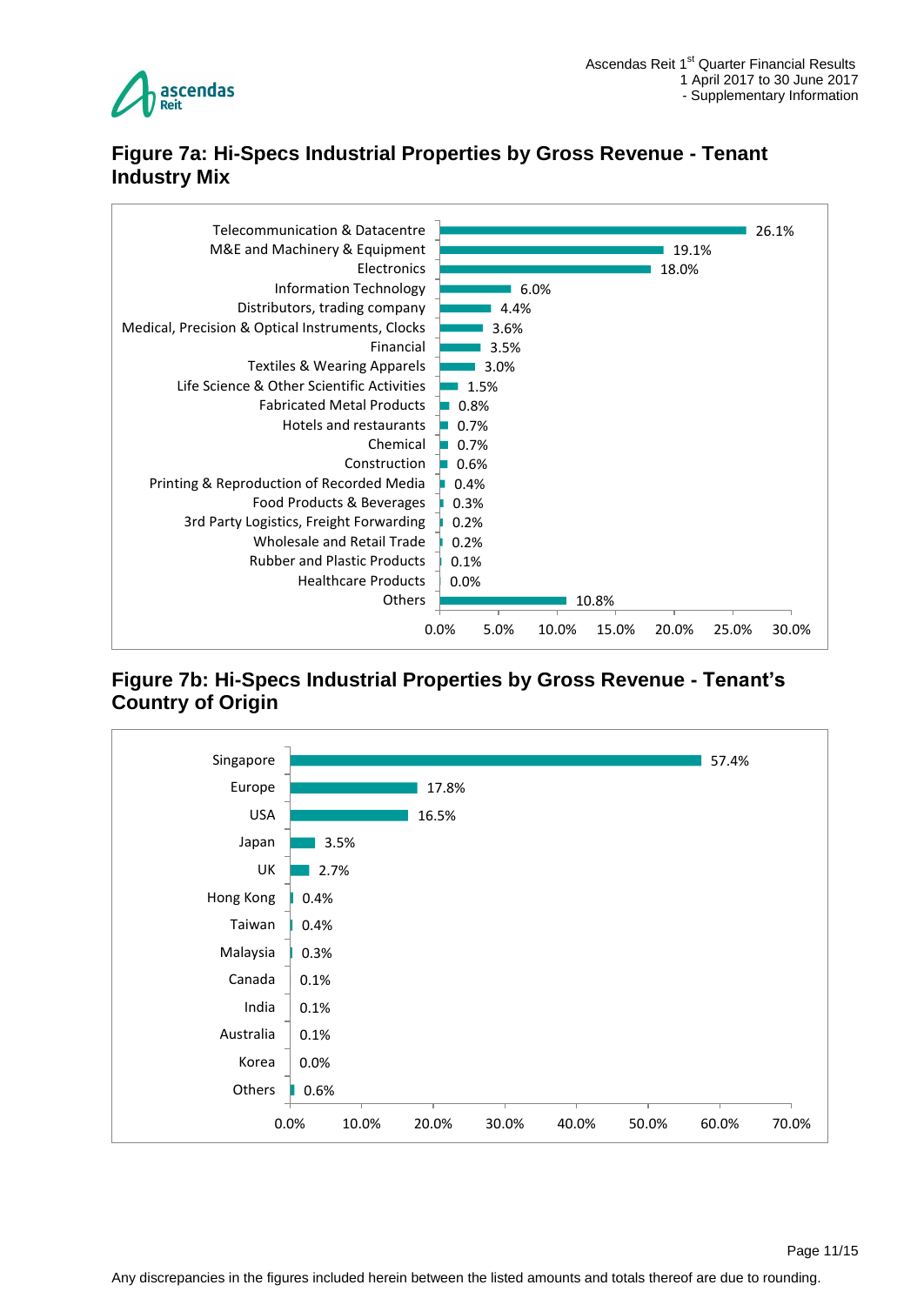

<span id="page-11-0"></span>**Figure 8a: Light Industrial Properties by Gross Revenue - Tenant Industry Mix**



#### <span id="page-11-1"></span>**Figure 8b: Light Industrial Properties by Gross Revenue - Tenant's Country of Origin**

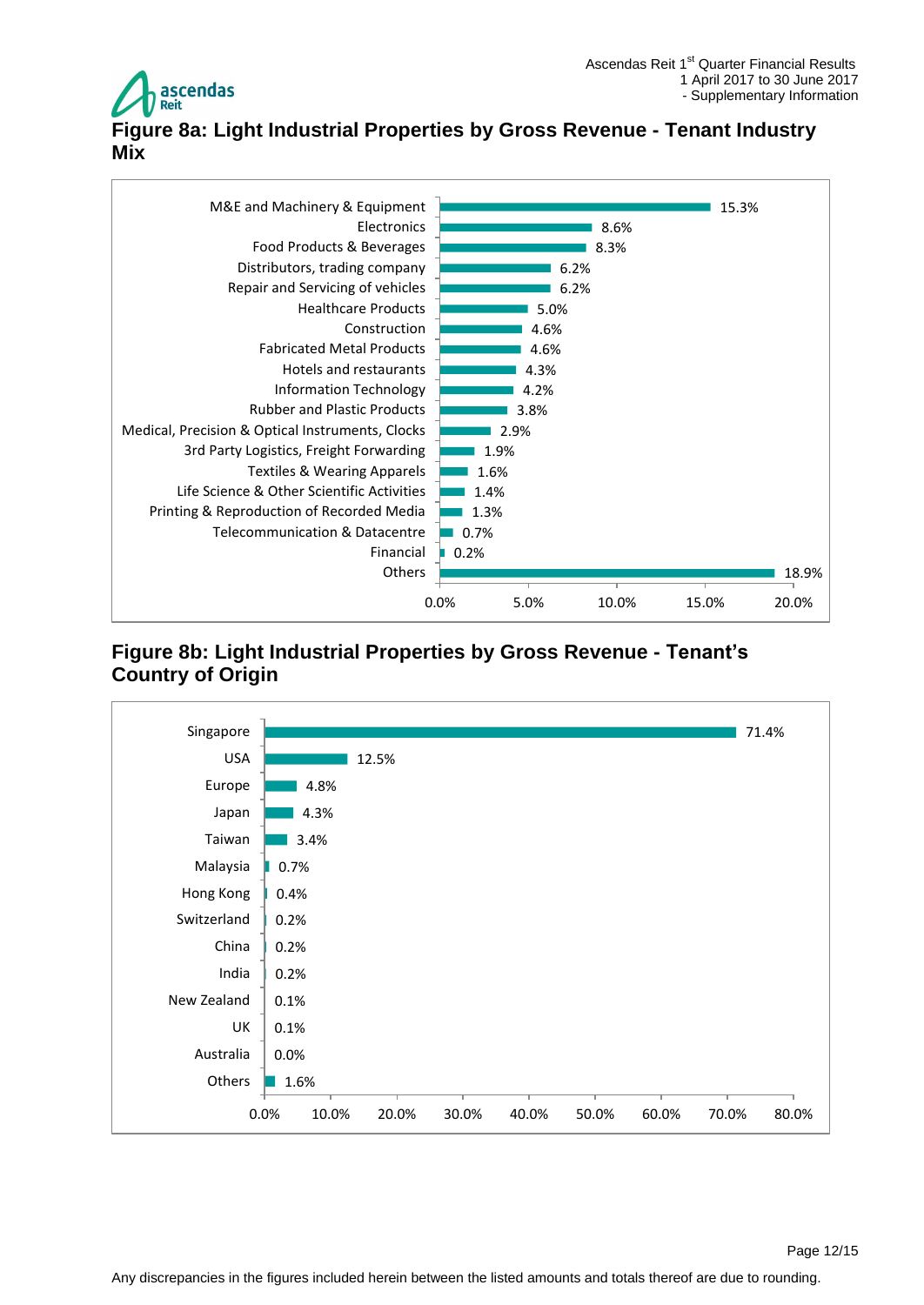

#### <span id="page-12-0"></span>**Figure 9a: Logistics & Distribution Centres (Singapore) by Gross Revenue – Tenant Industry Mix**



#### <span id="page-12-1"></span>**Figure 9b: Logistics & Distribution Centres (Singapore) by Gross Revenue - Tenant's Country of Origin**

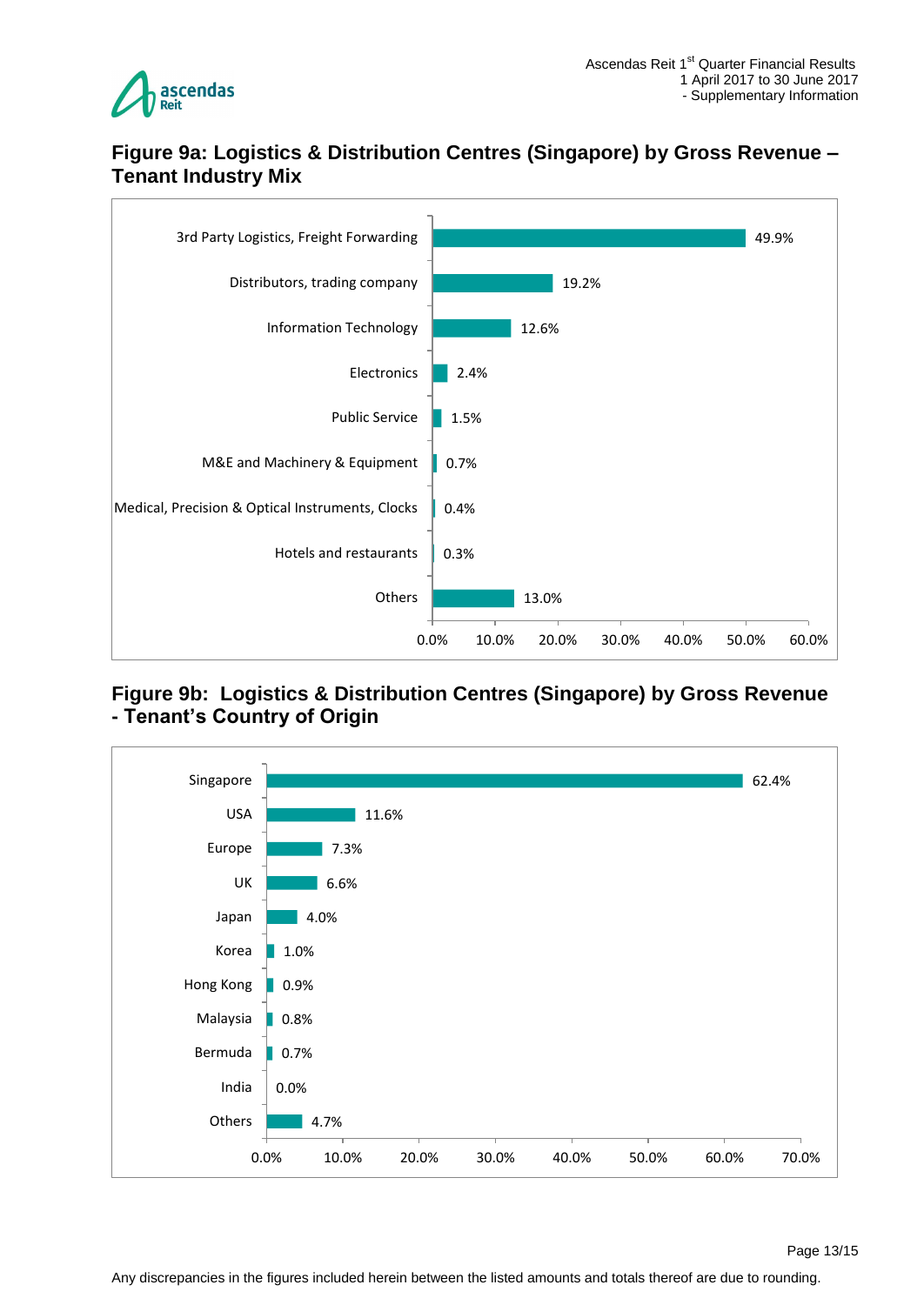

## <span id="page-13-0"></span>**Figure 10a: Integrated Development, Amenities and Retail by Gross Revenue – Tenant Industry Mix**



#### <span id="page-13-1"></span>**Figure 10b: Integrated Development, Amenities and Retail by Gross Revenue - Tenant's Country of Origin**